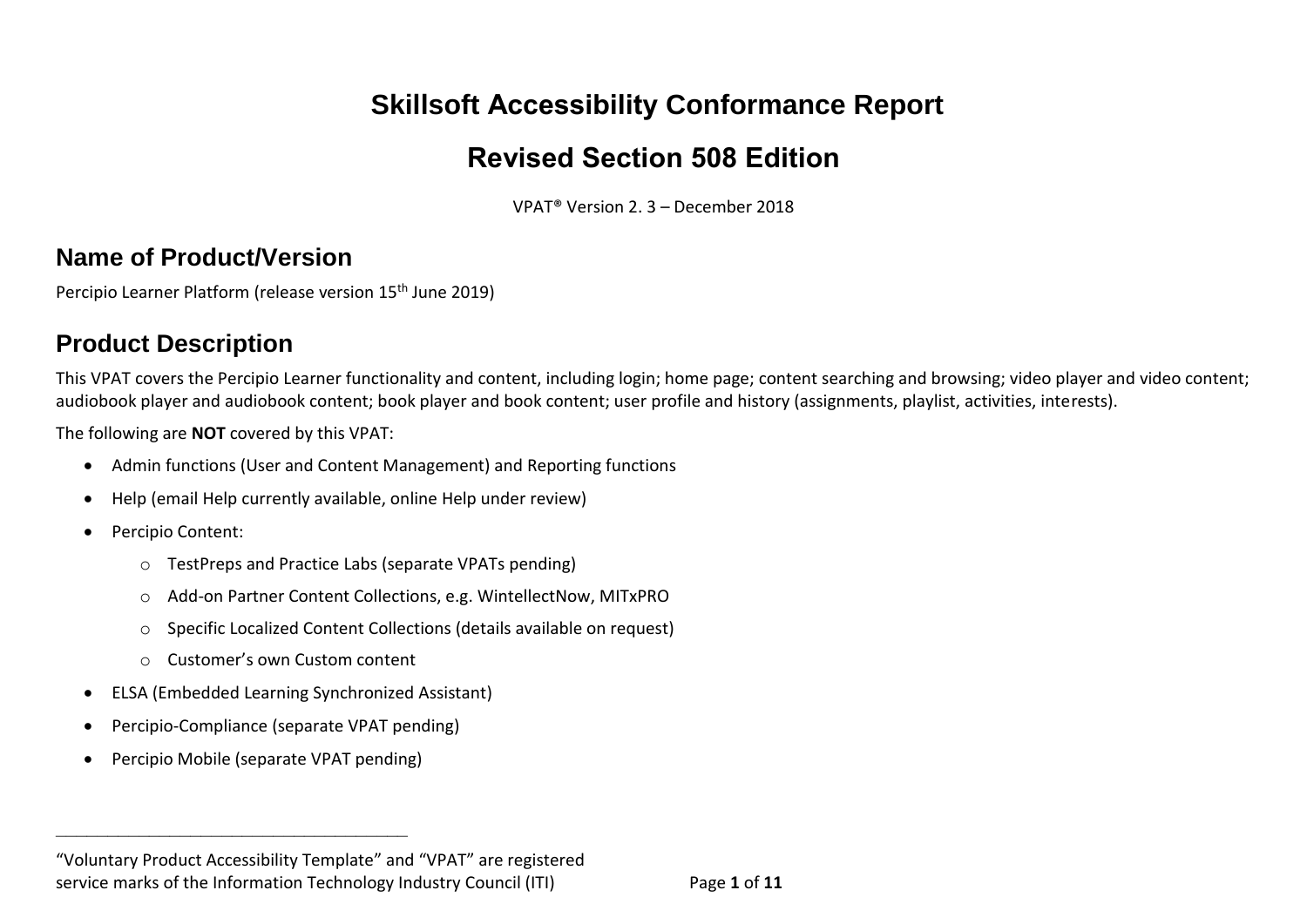#### **Date**

20th June 2019

#### **Contact information**

Website:<https://support.skillsoft.com/contact.asp>

Email: support@skillsoft.com

Phone: Toll Free - 1-866-SKIL-HELP (1-866-754-5435) US/Canada (Other options available on website.)

#### **Notes**

This report covers the degree of conformance for **Section 508 and WCAG 2.1 (A and AA)** accessibility standards. Many non-conformances are scheduled for imminent remediation.

For Skillsoft web-based eLearning products on Percipio, the following sections of the VPAT 2.1 template are applicable (as specified in https://section508.gov/applicable-508-standards-and-exceptions-chart):

- Chapter 3: Functional Performance Criteria
- WCAG 2.1 Level A and AA Guidelines
- Support Services and Documentation Requirements

### **Evaluation Methods Used**

Full manual audit of all functionality in the following environment:

- Desktop browsers: Internet Explorer 11, Firefox 58 on Window 10, Safari 12.1 on MacOS 10.14
- Assistive technologies: JAWS 2019, NVDA 2019, Voiceover, Dragon Naturally Speaking, Windows High Contrast Mode
- Accessibility testing tools: aXe, Color Contrast Analyzer, Web Developer Toolbar, browser developer tools

### **Applicable Standards/Guidelines**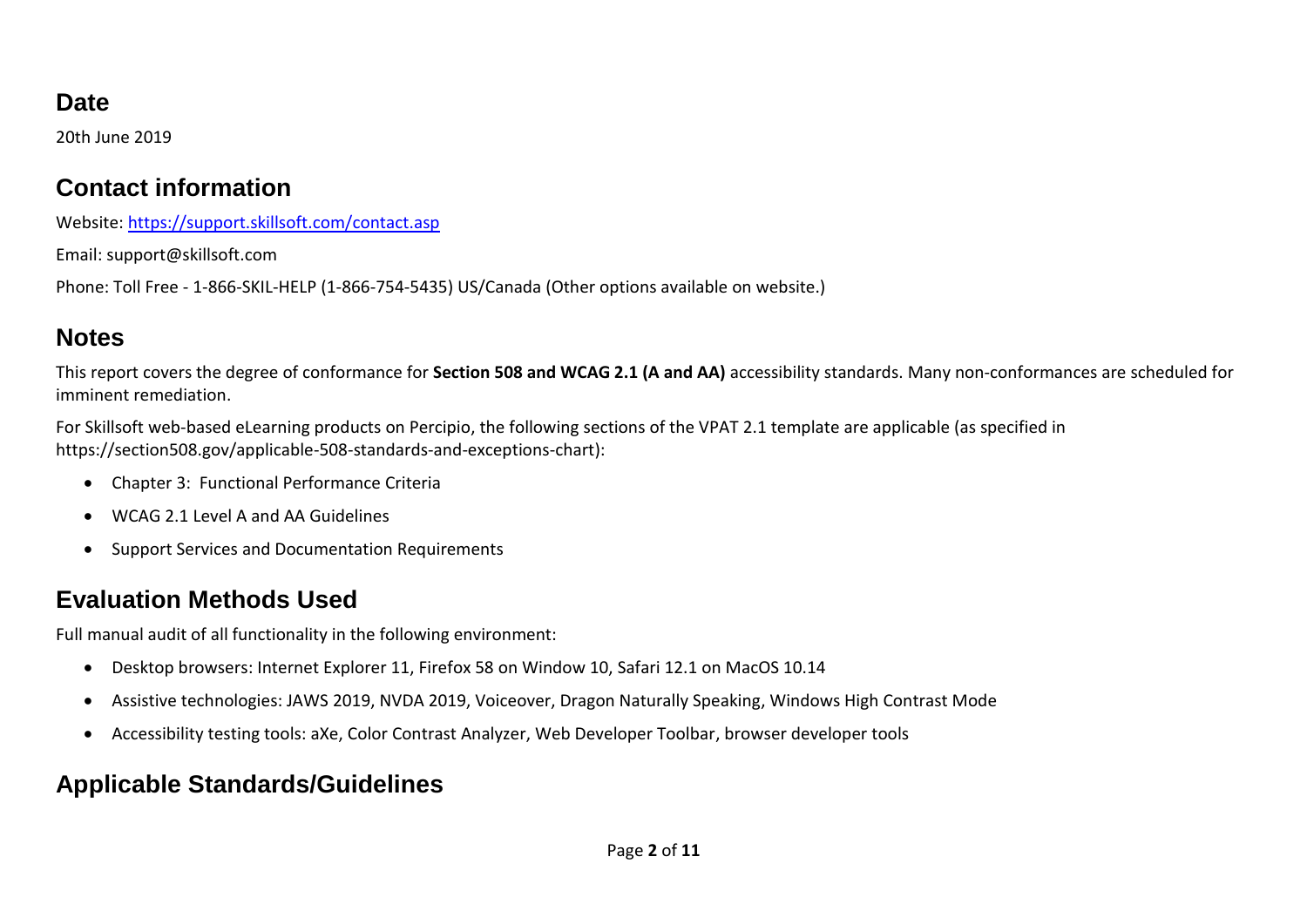This report covers the degree of conformance for the following accessibility standard/guidelines:

| <b>Standard/Guideline</b>                                                                                            | <b>Included In Report</b> |
|----------------------------------------------------------------------------------------------------------------------|---------------------------|
| Web Content Accessibility Guidelines 2.1, at<br>https://www.w3.org/TR/WCAG21/                                        | Level A & AA              |
| Revised Section 508 standards as published by the U.S. Access Board in the<br>Federal Register on January 18, 2017   |                           |
| Corrections to the ICT Final Rule as published by the US Access Board in the<br>Federal Register on January 22, 2018 | Yes                       |

#### **Terms**

The terms used in the Conformance Level information are defined as follows:

- **Supports**: The functionality of the product has at least one method that meets the criterion without known defects or meets with equivalent facilitation.
- **Partially Supports**: Some functionality of the product does not meet the criterion.
- **Does Not Support**: The majority of product functionality does not meet the criterion.
- **Not Applicable**: The criterion is not relevant to the product.
- **Not Evaluated**: The product has not been evaluated against the criterion. This can be used only in WCAG 2.0 Level AAA.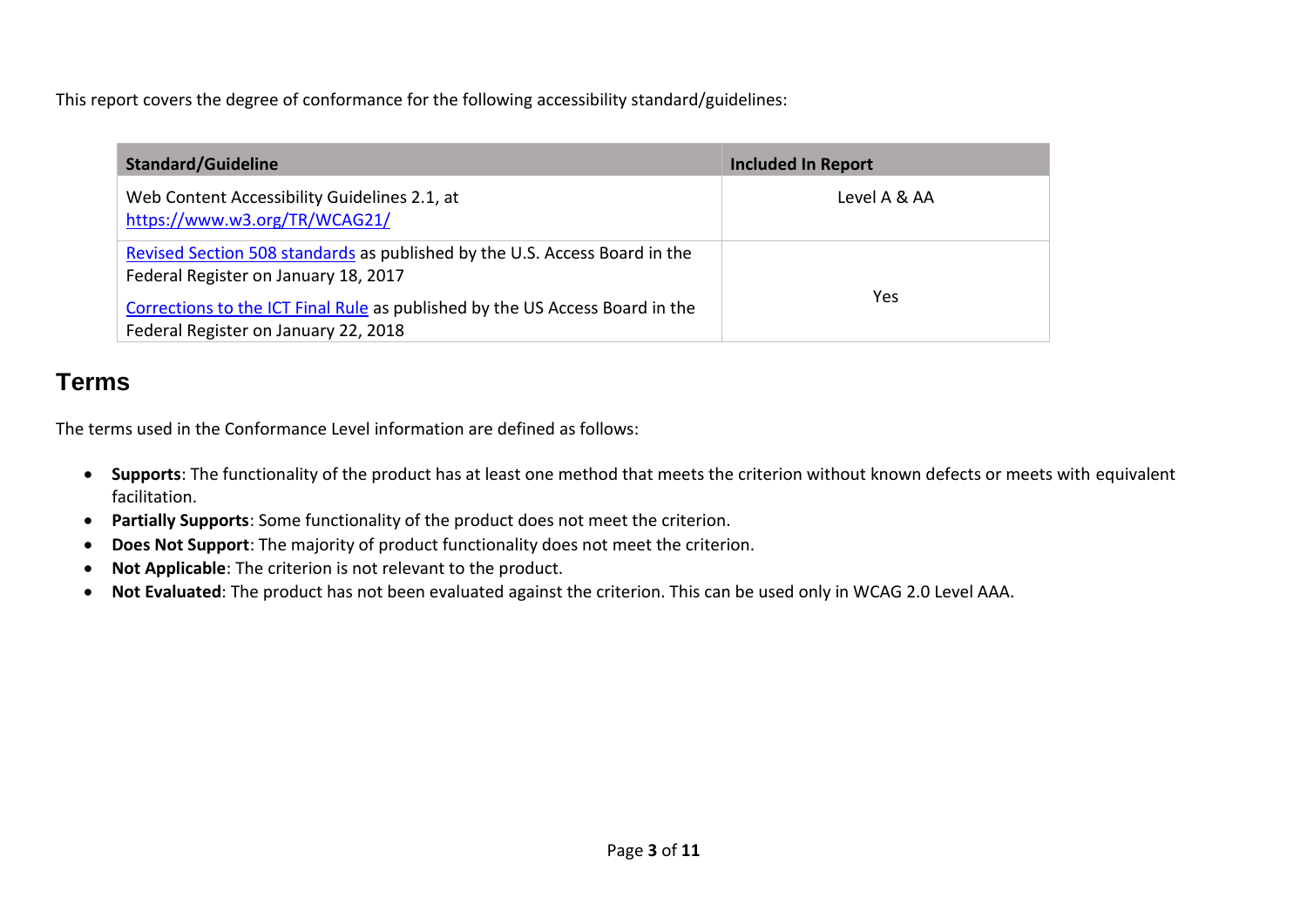### **WCAG 2.1 Report**

Tables 1 and 2 also document conformance with:

- Chapter 5 501.1 Scope, 504.2 Content Creation or Editing
- Chapter 6 602.3 Electronic Support Documentation

Note: When reporting on conformance with the WCAG 2.1 Success Criteria, they are scoped for full pages, complete processes, and accessibility-supported ways of using technology as documented in the WCAG 2.1 [Conformance Requirements.](https://www.w3.org/TR/WCAG20/#conformance-reqs)

#### **Table 1: Success Criteria, Level A**

| <b>Criteria</b>                                               | <b>Conformance Level</b>  | <b>Remarks and Explanations</b>                                                                                                                                                                                          |
|---------------------------------------------------------------|---------------------------|--------------------------------------------------------------------------------------------------------------------------------------------------------------------------------------------------------------------------|
| 1.1.1 Non-text Content                                        | <b>Partially Supports</b> | Books images do not have alt attributes                                                                                                                                                                                  |
|                                                               |                           | In course tests, some images lack text alternatives                                                                                                                                                                      |
| 1.2.1 Audio-only and Video-only<br>(Prerecorded)              | <b>Partially Supports</b> | Audio Books are third party licensed content for which the providers do not always<br>provide text equivalents. Approximately 40% of the Audio Books in the Skillsoft<br>offering are also available as Text-Based Books |
| 1.2.2 Captions (Prerecorded)                                  | Supports                  |                                                                                                                                                                                                                          |
| 1.2.3 Audio Description or Media<br>Alternative (Prerecorded) | Supports                  |                                                                                                                                                                                                                          |
| 1.3.1 Info and Relationships                                  | <b>Partially Supports</b> | Within some book content, lists may not be presented using list markup                                                                                                                                                   |
|                                                               |                           | The "Next up" message which appears when a video is finished is not correctly<br>structured                                                                                                                              |
|                                                               |                           | Course test ranking questions use unordered, not ordered lists                                                                                                                                                           |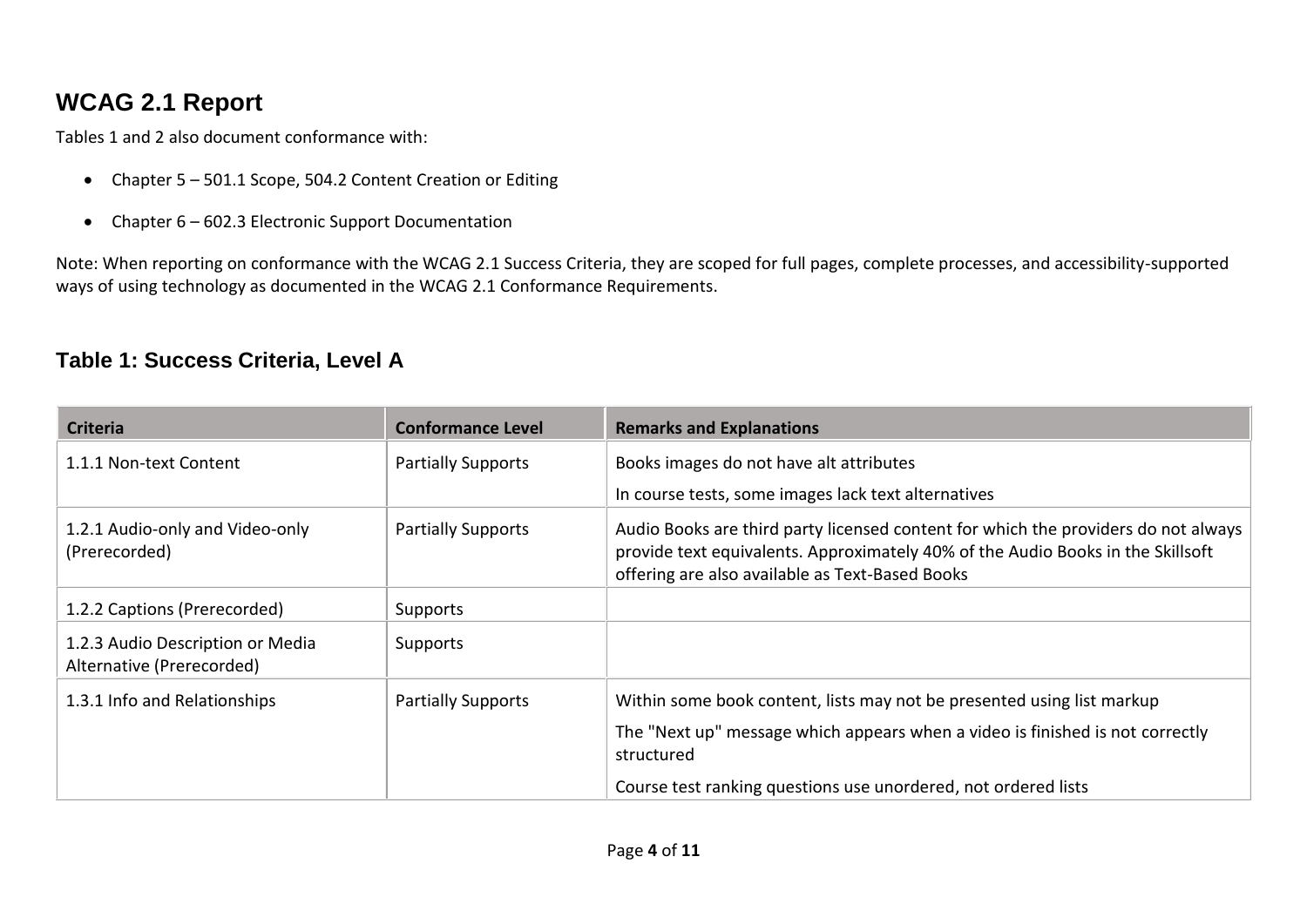| <b>Criteria</b>               | <b>Conformance Level</b>  | <b>Remarks and Explanations</b>                                                                                                           |  |
|-------------------------------|---------------------------|-------------------------------------------------------------------------------------------------------------------------------------------|--|
|                               |                           | In the My Profile menu, NVDA announces each item as "1 of 1"                                                                              |  |
| 1.3.2 Meaningful Sequence     | <b>Partially Supports</b> | With a screen reader it is possible to arrow out of the 'larger view' pop-up for<br>images in books and course tests onto the page behind |  |
|                               |                           | On the Home page, the card titles are not read by screen readers while browsing<br>the page                                               |  |
|                               |                           | In course test multiple choice questions, not all the details of the results are read<br>by screen readers                                |  |
|                               |                           | In search results, some hidden content may be read                                                                                        |  |
|                               |                           | In the Ask a Mentor dialog, the close button is in the wrong place in the reading<br>order                                                |  |
| 1.3.3 Sensory Characteristics | Supports                  |                                                                                                                                           |  |
| 1.4.1 Use of Color            | Supports                  |                                                                                                                                           |  |
| 1.4.2 Audio Control           | Supports                  |                                                                                                                                           |  |
| 2.1.1 Keyboard                | <b>Partially Supports</b> | With a screen reader, pressing ENTER fails to activate Action menus or Like/Unlike<br>buttons                                             |  |
|                               |                           | It is not possible to arrow through the Assignments and Playlist pages in<br>NVDA/Firefox                                                 |  |
|                               |                           | In course test multiple choice questions, arrowing through radio buttons using<br>Safari on MacOS does not wrap from last to first        |  |
|                               |                           | Book content listings scroll randomly while arrowing                                                                                      |  |
|                               |                           | The video player has some keyboard issues:                                                                                                |  |
|                               |                           | Pressing ENTER on the seek bar activates Play/Pause                                                                                       |  |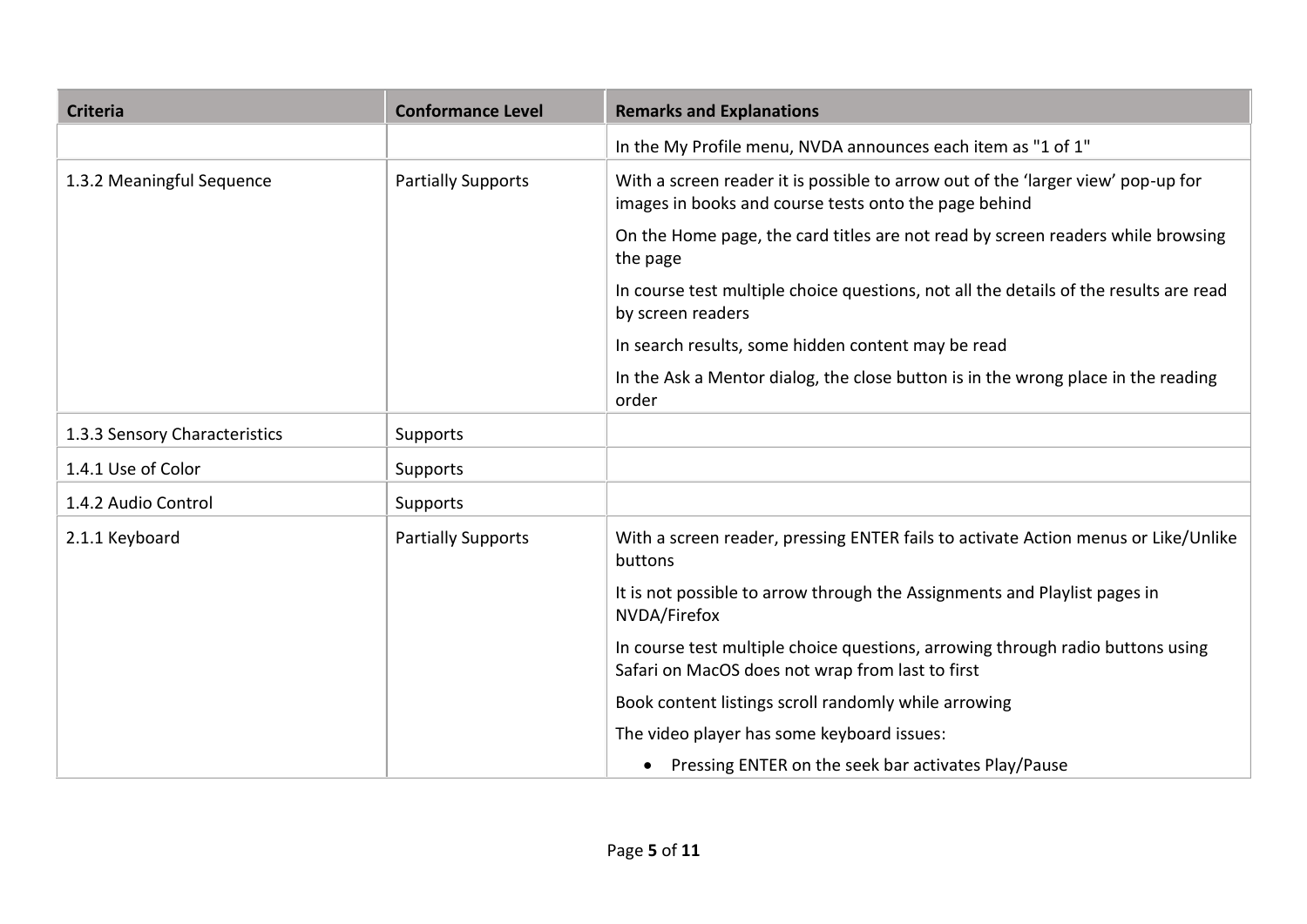| <b>Criteria</b>                        | <b>Conformance Level</b>  | <b>Remarks and Explanations</b>                                                                                                                        |  |
|----------------------------------------|---------------------------|--------------------------------------------------------------------------------------------------------------------------------------------------------|--|
|                                        |                           | • Activating Full Screen mode using the keyboard leaves the banner still<br>visible and pressing ESC to exit Full Screen leaves the Settings menu open |  |
|                                        |                           | Pressing SPACE does not select the Autoplay menu option in Firefox                                                                                     |  |
|                                        |                           | The Next button tooltip does not appear on keyboard focus<br>$\bullet$                                                                                 |  |
| 2.1.2 No Keyboard Trap                 | Supports                  |                                                                                                                                                        |  |
| 2.1.4 Character Key Shortcuts          | <b>Partially Supports</b> | The video player keyboard shortcuts cannot be turned off or remapped to include<br>modifier keys                                                       |  |
| 2.2.1 Timing Adjustable                | <b>Partially Supports</b> | Some pop-up feedback messages automatically disappear after a timeout period                                                                           |  |
| 2.2.2 Pause, Stop, Hide                | Supports                  |                                                                                                                                                        |  |
| 2.3.1 Three Flashes or Below Threshold | Supports                  |                                                                                                                                                        |  |
| 2.4.1 Bypass Blocks                    | Supports                  |                                                                                                                                                        |  |
| 2.4.2 Page Titled                      | Supports                  |                                                                                                                                                        |  |
| 2.4.3 Focus Order                      | <b>Partially Supports</b> | In Safari on MacOS, some interactive elements don't receive focus                                                                                      |  |
|                                        |                           | In the video player, the Volume control does not receive focus when tabbing<br>backwards                                                               |  |
|                                        |                           | Using JAWS in IE11, on the Search Results page in the filter panel, the 'All' filter<br>button receives focus twice                                    |  |
|                                        |                           | Some non-interactive elements receive focus while tabbing                                                                                              |  |
|                                        |                           | Focus may not go to the obvious place after some user actions                                                                                          |  |
| 2.4.4 Link Purpose (In Context)        | <b>Partially Supports</b> | Where links are repeated for each of multiple assets on a page, the link name may<br>not include the asset title                                       |  |
| 2.5.1 Pointer Gestures                 | Supports                  |                                                                                                                                                        |  |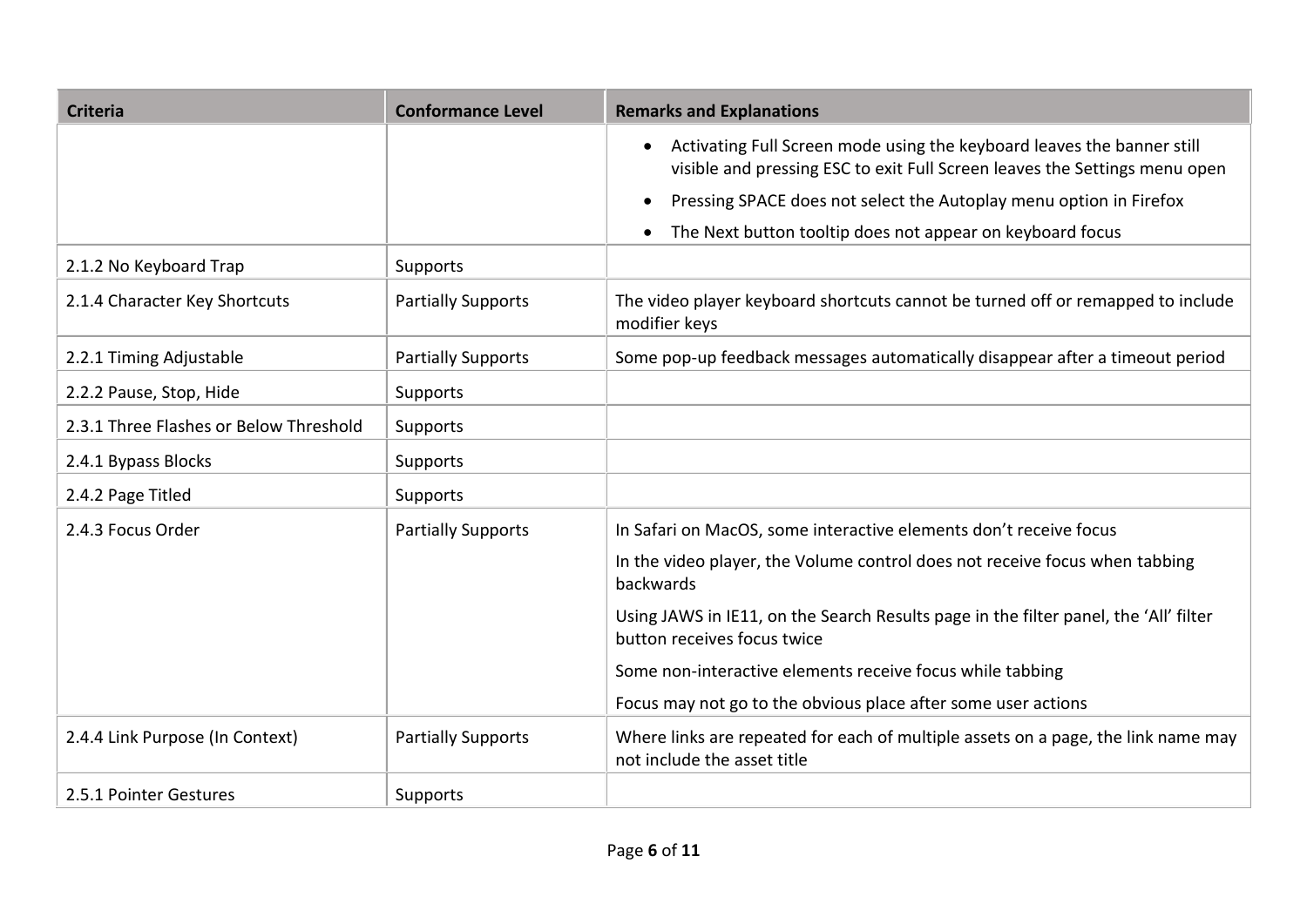| <b>Criteria</b>              | <b>Conformance Level</b>  | <b>Remarks and Explanations</b>                                                                                                                      |  |
|------------------------------|---------------------------|------------------------------------------------------------------------------------------------------------------------------------------------------|--|
| 2.5.2 Pointer Cancellation   | Supports                  |                                                                                                                                                      |  |
| 2.5.3 Label in Name          | <b>Partially Supports</b> | On the Home page, the accessible name of the All, Watch, Read, and Listen buttons<br>doesn't contain the text of their visible labels                |  |
|                              |                           | When the language is changed from the default English, the names of filter menus<br>on the Channel page do not include the current value             |  |
| 2.5.4 Motion Actuation       | Supports                  |                                                                                                                                                      |  |
| 3.1.1 Language of Page       | <b>Partially Supports</b> | When the language is changed from the default English, the lang declaration is not<br>updated                                                        |  |
| 3.2.1 On Focus               | Supports                  |                                                                                                                                                      |  |
| 3.2.2 On Input               | Supports                  |                                                                                                                                                      |  |
| 3.3.1 Error Identification   | Supports                  |                                                                                                                                                      |  |
| 3.3.2 Labels or Instructions | Supports                  |                                                                                                                                                      |  |
| 4.1.1 Parsing                | <b>Partially Supports</b> | Some divs have invalid aria-describedby attributes                                                                                                   |  |
| 4.1.2 Name, Role, Value      | <b>Partially Supports</b> | Some buttons are exposed to assistive technologies (ATs) as links and some links<br>are exposed as buttons                                           |  |
|                              |                           | The roles and states of some controls are not effectively exposed to all ATs                                                                         |  |
|                              |                           | The titles of some content objects are not effectively exposed to all ATs, e.g. assets,<br>options in course test matching and ranking questions     |  |
|                              |                           | Some changes are not effectively exposed to all ATs, e.g. video position and<br>volume, ranking test answer positions, search typeahead list content |  |
|                              |                           | The focused card and selected filter in carousels and the video zoom state are not<br>always exposed to assistive technologies                       |  |
|                              |                           | Book index definitions do not have the correct role                                                                                                  |  |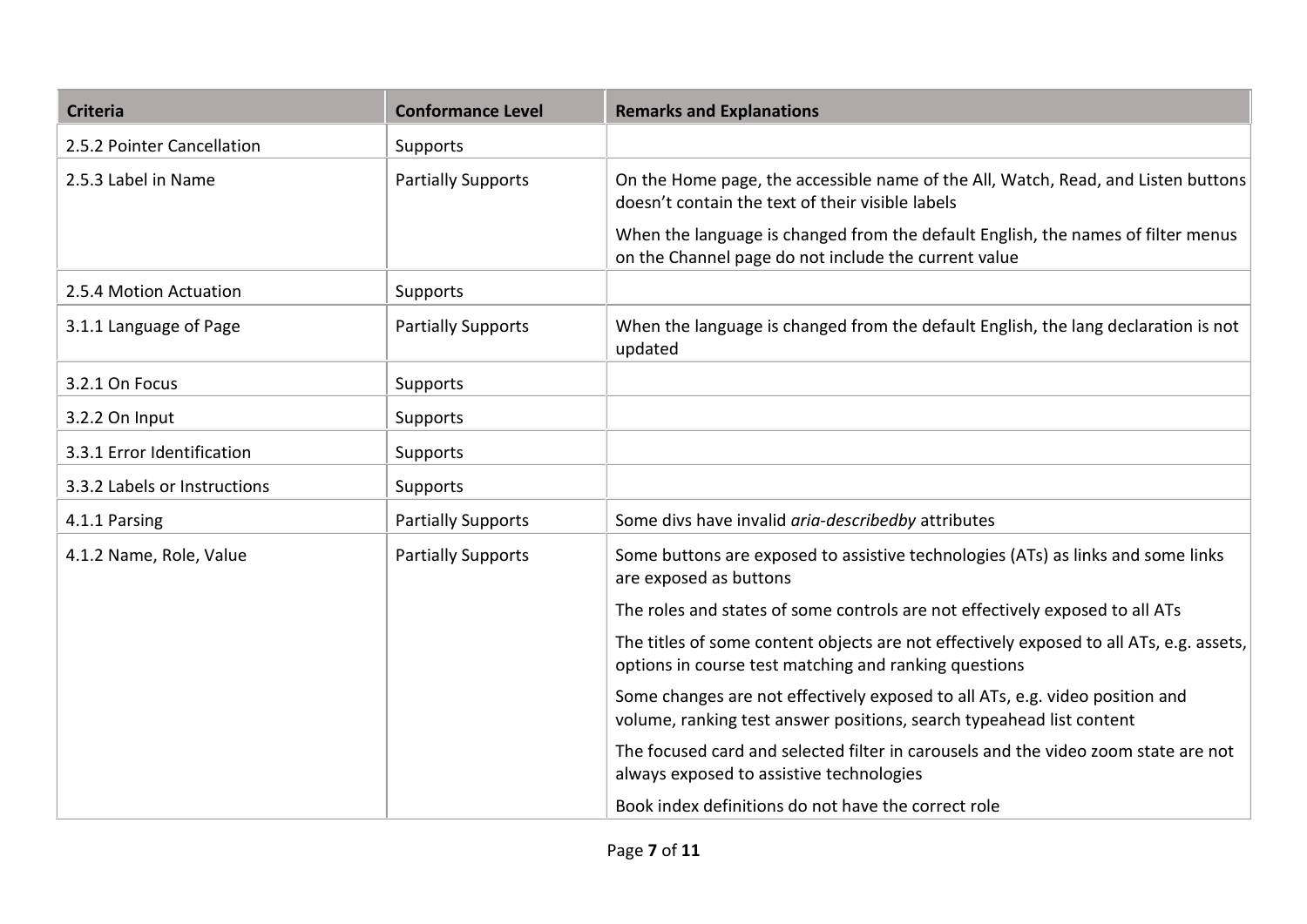| <b>Criteria</b> | <b>Conformance Level</b> | <b>Remarks and Explanations</b>                            |  |
|-----------------|--------------------------|------------------------------------------------------------|--|
|                 |                          | The <i>iframe</i> containing the book content has no title |  |

### **Table 2: Success Criteria, Level AA**

| <b>Criteria</b>                       | <b>Conformance Level</b>  | <b>Remarks and Explanations</b>                                                                        |
|---------------------------------------|---------------------------|--------------------------------------------------------------------------------------------------------|
| 1.2.4 Captions (Live)                 | Supports                  |                                                                                                        |
| 1.2.5 Audio Description (Prerecorded) | Supports                  |                                                                                                        |
| 1.3.4 Orientation                     | Supports                  |                                                                                                        |
| 1.3.5 Identify Input Purpose          | <b>Partially Supports</b> | On the Login pages, the Email/login name & Password fields have no autocomplete<br>value               |
| 1.4.3 Contrast (Minimum)              | <b>Partially Supports</b> | In the video settings menu the quality value has insufficient contrast against the<br>background       |
|                                       |                           | Video controls are overlaid against the video so may sometimes have insufficient<br>contrast           |
| 1.4.4 Resize text                     | <b>Partially Supports</b> | When the page is zoomed to 200%, some content is only partially displayed or is<br>missing             |
| 1.4.5 Images of Text                  | Supports                  |                                                                                                        |
| 1.4.10 Reflow                         | <b>Partially Supports</b> | A lot of functionality and content is not available when viewed at a window width<br>of 320 CSS pixels |
| 1.4.11 Non-text Contrast              | <b>Partially Supports</b> | Some graphics within videos and books have insufficient contrast against the<br>background             |
|                                       |                           | The course completion status has insufficient contrast                                                 |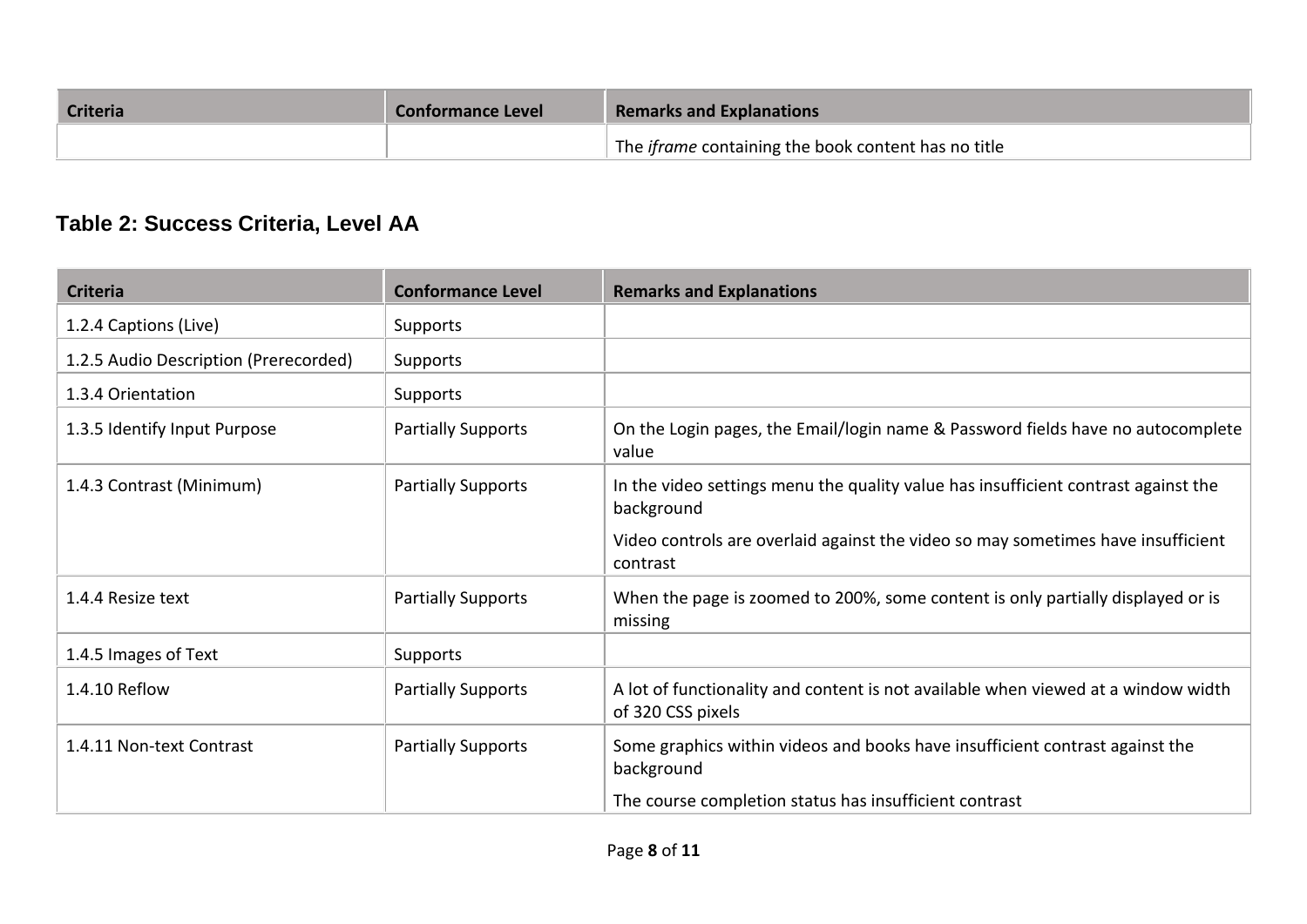| <b>Criteria</b>                                    | <b>Conformance Level</b>  | <b>Remarks and Explanations</b>                                                                                                         |
|----------------------------------------------------|---------------------------|-----------------------------------------------------------------------------------------------------------------------------------------|
| 1.4.12 Text Spacing                                | <b>Partially Supports</b> | When all text spacing properties are applied, some of text is obscured, partially<br>obscured, or does not fit into the card            |
|                                                    |                           | Text within books and on the Terms of Use page does not respond to text spacing                                                         |
| 1.4.13 Content on Hover or Focus                   | <b>Partially Supports</b> | In the video player, and book player, tooltips obscure content but can't be<br>dismissed using the ESC key                              |
|                                                    |                           | In the video player, the mouse cannot be moved over tooltips without them<br>disappearing                                               |
| 2.4.5 Multiple Ways                                | Supports                  |                                                                                                                                         |
| 2.4.6 Headings and Labels                          | Supports                  |                                                                                                                                         |
| 2.4.7 Focus Visible                                | <b>Partially Supports</b> | Some user actions cause the focus indicator to temporarily disappear                                                                    |
|                                                    |                           | The focus rectangle is inadequately displayed on asset cards with very long titles<br>and in the video player control bar using Firefox |
|                                                    |                           | The focus rectangle is inadequately displayed on some pages using Safari on MacOS                                                       |
| 3.1.2 Language of Parts                            | Supports                  |                                                                                                                                         |
| 3.2.3 Consistent Navigation                        | Supports                  |                                                                                                                                         |
| 3.2.4 Consistent Identification                    | Supports                  |                                                                                                                                         |
| 3.3.3 Error Suggestion                             | Supports                  |                                                                                                                                         |
| 3.3.4 Error Prevention (Legal, Financial,<br>Data) | Supports                  |                                                                                                                                         |
| 4.1.3 Status Messages                              | <b>Partially Supports</b> | Loading and session ended messages are not read by screen readers                                                                       |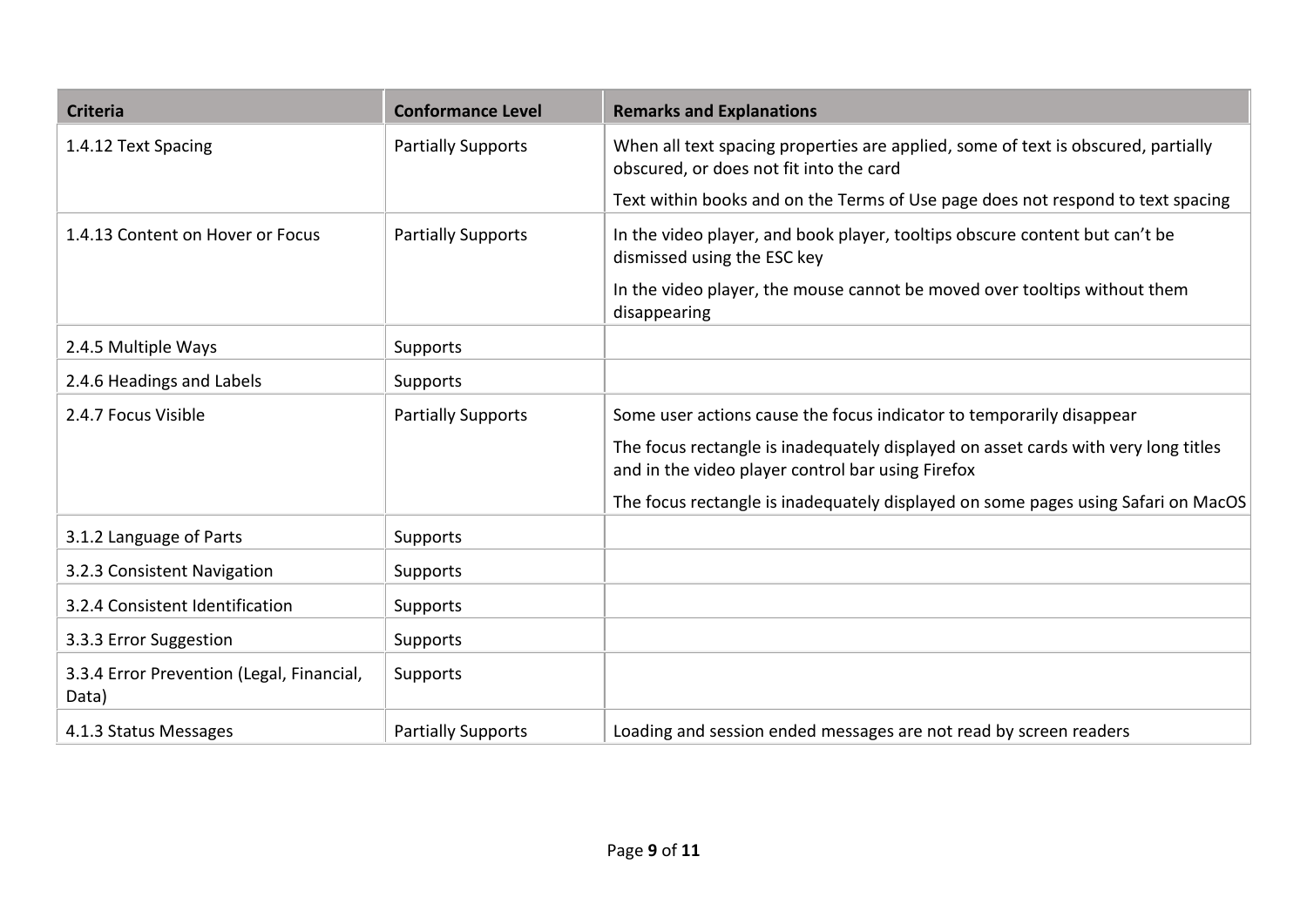### **2017 Section 508 Report**

#### **Chapter 3: Functional Performance Criteria (FPC)**

| Criteria                                                       | Conformance Level        | <b>Remarks and Explanations</b>                                                                     |
|----------------------------------------------------------------|--------------------------|-----------------------------------------------------------------------------------------------------|
| 302.1 Without Vision                                           | Supports with Exceptions | Refer to WCAG 2.0 1.1.1, 1.3.1, 1.3.2, 1.3.5, 2.1.1, 2.1.4,<br>2.4.3, 4.1.1, 4.1.2, 4.1.3           |
| 302.2 With Limited Vision                                      | Supports with Exceptions | Some elements do not display properly in Windows High<br><b>Contrast Mode</b>                       |
|                                                                |                          | Also refer to WCAG 2.0 1.4.3, 1.4.4, 1.4.10, 1.4.11, 1.4.12                                         |
| 302.3 Without Perception of Color                              | Supports with Exceptions | Refer to WCAG 2.0 1.4.3                                                                             |
| 302.4 Without Hearing                                          | Supports with Exceptions | Refer to WCAG 2.0 1.2.2                                                                             |
| 302.5 With Limited Hearing                                     | Supports with Exceptions | Refer to WCAG 2.0 1.2.2                                                                             |
| 302.6 Without Speech                                           | Supports                 |                                                                                                     |
| 302.7 With Limited Manipulation                                | Supports with Exceptions | In the book player, the Adjust Font menu is not accessible<br>to users of voice activation software |
|                                                                |                          | Also refer to WCAG 2.0 1.3.5, 2.1.1, 2.1.4, 2.4.3, 2.4.7, 2.5.3                                     |
| 302.8 With Limited Reach and Strength                          | Supports                 |                                                                                                     |
| 302.9 With Limited Language, Cognitive, and Learning Abilities | Supports with Exceptions | Refer to WCAG 2.0 2.2.1, 1.4.12                                                                     |

#### **Chapter 6: Support Documentation and Services**